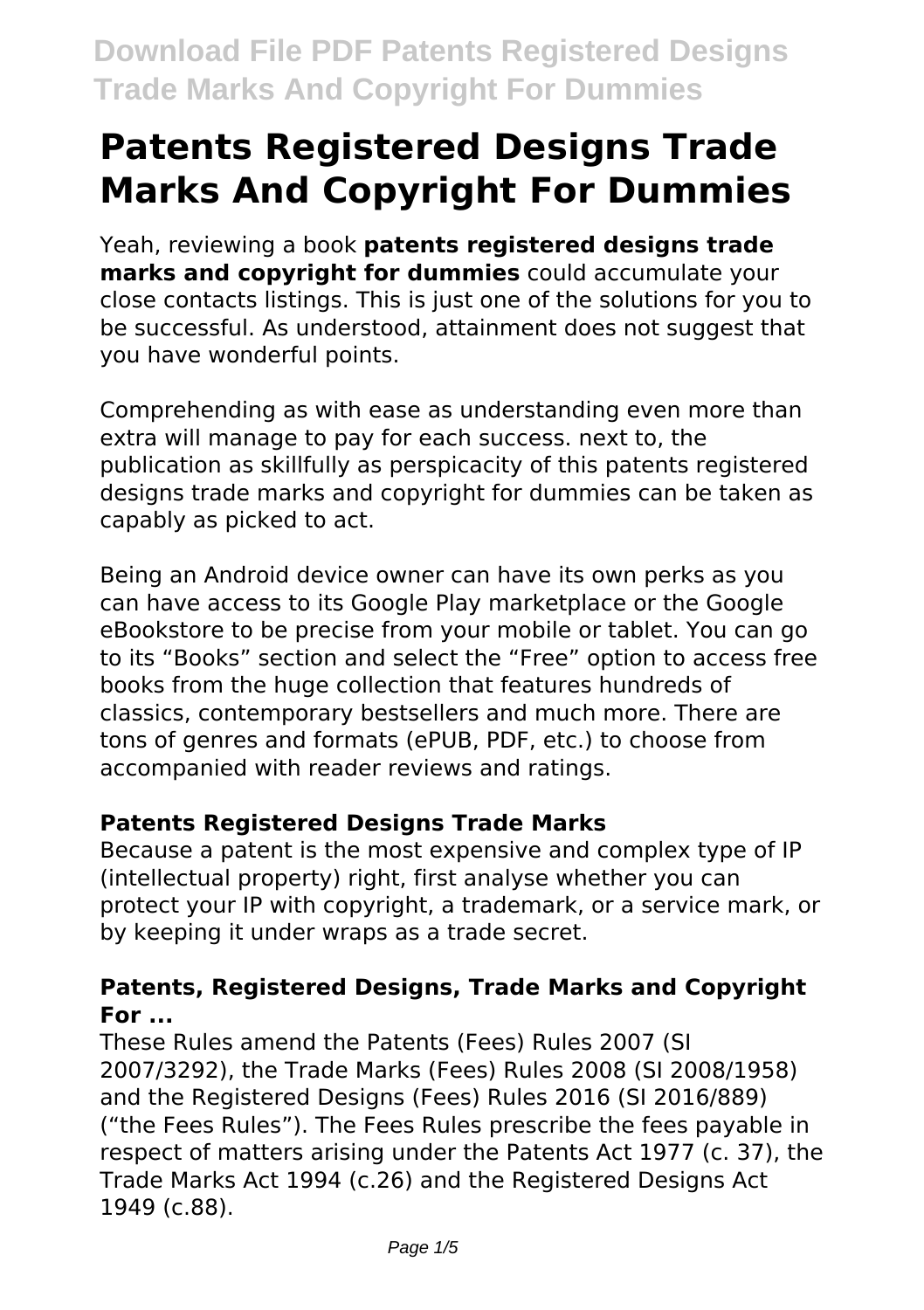# **The Patents, Trade Marks and Registered Designs (Fees ...**

A registered trade mark gives you exclusive legal rights to use, license or sell it within your country (laws vary within countries) for the goods and services for which it is registered. Example: Cadbury Schweppes have a trademark on their specific purple colour. Registered Design

# **Copyright, Patents, Trademarks & Registered Designs ...**

Notwithstanding this, a Patents Form 1 filed with insufficient payment will be treated under Section 26(1)(a) of the Patents Act as an indication that a patent is sought in pursuance of the application. (5) The First Schedule to the Patents Rules, Trade Marks Rules and Registered Designs

### **IN THE REGISTRIES OF PATENTS, TRADE MARKS, REGISTERED ...**

trade marks are elements of branding; patents protect inventions; copyright protects original expression; and; design law protects the appearance of products. Trade Marks – elements of branding. A trade mark is a sign which distinguishes the goods or services of one trader from those of other traders.

#### **The Difference Between Trade Marks, Patents, Copyright And ...**

1. This Practice Direction is issued by the Registrar under Section 111 of the Patents Act, Section 78 of the Trade Marks Act, Section 64 of the Registered Designs Act, Section 51 of the Plant Varieties Protection Act and Section 35 of the Geographical Indications Act, to specify that the following days are to be treated as excluded days: a.

#### **IN THE REGISTRIES OF PATENTS, TRADE MARKS, REGISTERED ...**

Home Patents, Trade Marks and Registe… Patents, Trade Marks and Registered Designs. Frugalpac Limited (trading as Frugalpac) has been granted the following patents and has filed the following patent applications: 1. Frugal Cups: a. United Kingdom Patent No. 2492828 b.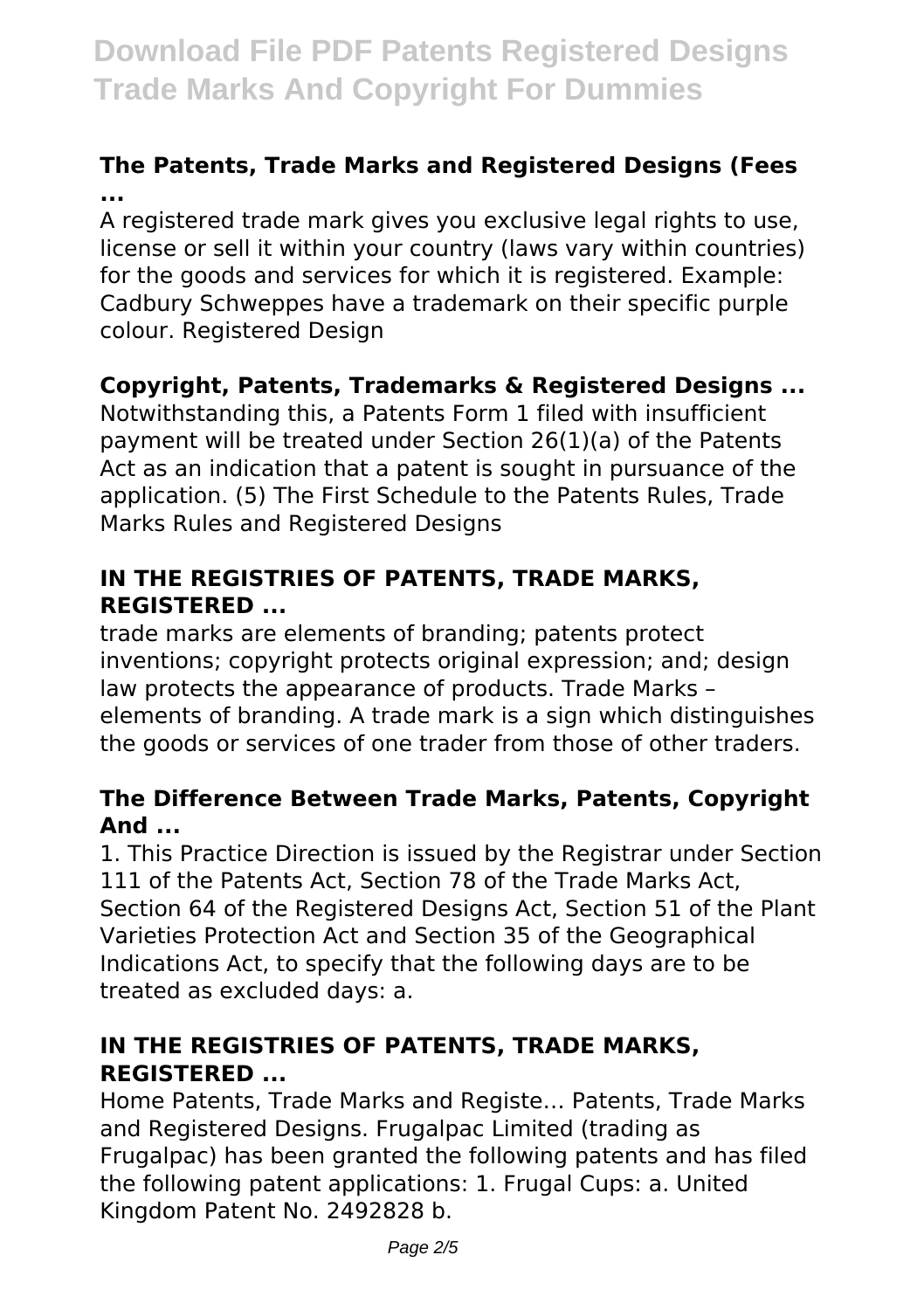# **Patents, Trade Marks and Registered Designs | Frugalpac**

Author: Helena Fone Publisher: John Wiley & Sons ISBN: 9781119996316 Size: 35.38 MB Format: PDF Category : Psychology Languages : en Pages : 324 View: 2855 Get Book. Book Description: Emotional Freedom Technique For Dummies by Helena Fone, Emotional Freedom Technique For Dummies Book available in PDF, EPUB, Mobi Format.

### **patents registered designs trade marks and copyright for ...**

Controller General of Patents, Designs & Trade Marks launches "Guidelines for Examination of Computer Related Inventions (CRIs)" | Office Order August 21, 2015 E-Gateways

#### **Controller General of Patents, Designs & Trade Marks launches**

Rosenthal IP is a new patent attorney firm established in Brisbane, Australia, to provide client focused service and high quality professional work, at a very competitive cost. We are specialists in the filing and prosecution of patent applications and registered design applications.

# **Rosenthal IP – Patents. Registered designs. Trade marks.**

A design registration protects the appearance of a product, but not its function. Design rights are different to copyright, which protects the intellectual property in artistic works, and patents which protect the functional features of a product. Design rights are registered under the Designs Act (Cth) 2003.

#### **Registered Designs - Krouzer IP - Patent And Trade Marks ...**

Often trademarks are used to advertise products or services. A trademark must be distinctive and distinguish your goods from those of other traders/manufacturers. It must not be confused with other trademarks. A registered trademark is denoted by  $\omega$ . WHAT IS A PATENT? A patent protects a person or company that invents something new.

# **REVISION CARDS - COPYRIGHT, REGISTERED TRADEMARK**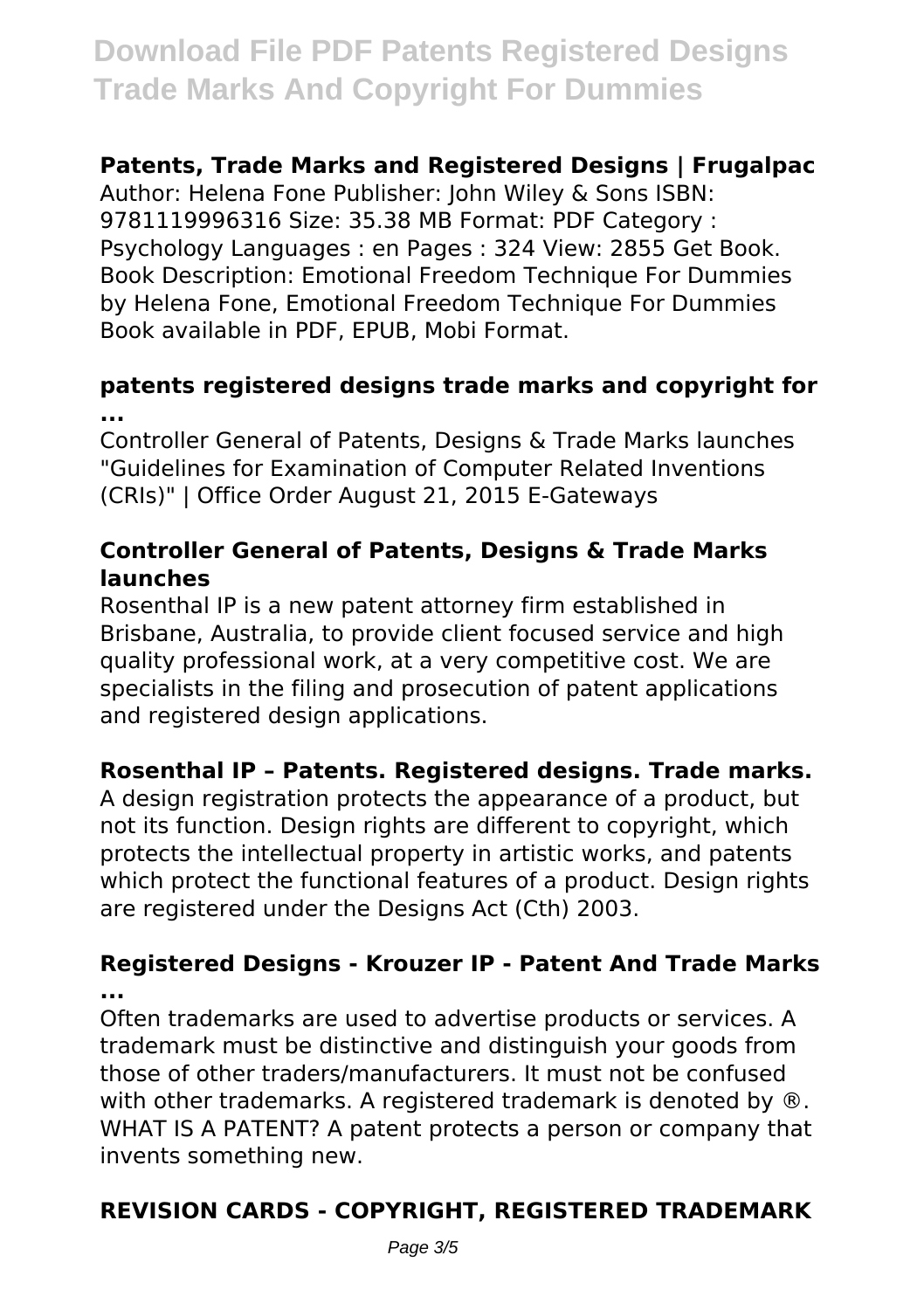# **AND PATENTS**

The Main IPRs Q&A gives an overview of the protection and enforcement of the following IPRs: patents, trade marks, registered designs, unregistered designs, copyright and confidential information. To compare answers across multiple jurisdictions, visit the Patents, trade marks, copyright and designs Country Q&A tool .

### **Patents, trade marks, copyright and designs in Germany ...**

Roofus is protected by the following granted and pending Patents, Trade Marks and Registered Designs. Patents Australian Patent No 2014277771 Canadian Patent Application No 3005919 Chinese Patent Application No 201580068300.6 European Patent Application No 15868688.1 US Patent No 10,239,200. Trade Marks Australian Trade Mark Registration No 1746529

# **IP - Patents, Trade Marks & Registered Designs**

The Patent, Design and Trade Mark Act, 2022 (1965) ... patents, designs and trade-marks for the convenience and economic benefit of the general Public, Be it enacted by, ... the patent registered in the name of any person pursuant to this Act . (3 ...

# **The Patent, Design and Trade Mark Act, 2022 (1965)**

The Main IPRs Q&A gives an overview of the protection and enforcement of the following IPRs: patents, trade marks, registered designs, unregistered designs, copyright and confidential information. To compare answers across multiple jurisdictions, visit the Patents, trade marks, copyright and designs: Country Q&A tool .

# **Patents, trade marks, copyright and designs in UK (England ...**

4.0 out of 5 stars Review of 'Patents, Registered Designs, Trade Marks and Copywrite for Dummies' Reviewed in the United Kingdom on August 9, 2012. Verified Purchase. This book was a great text to use as a reference point, or to dip in and out of... A most helpful and informative guide book.

# **Patents, Registered Designs, Trade Marks and Copyright**